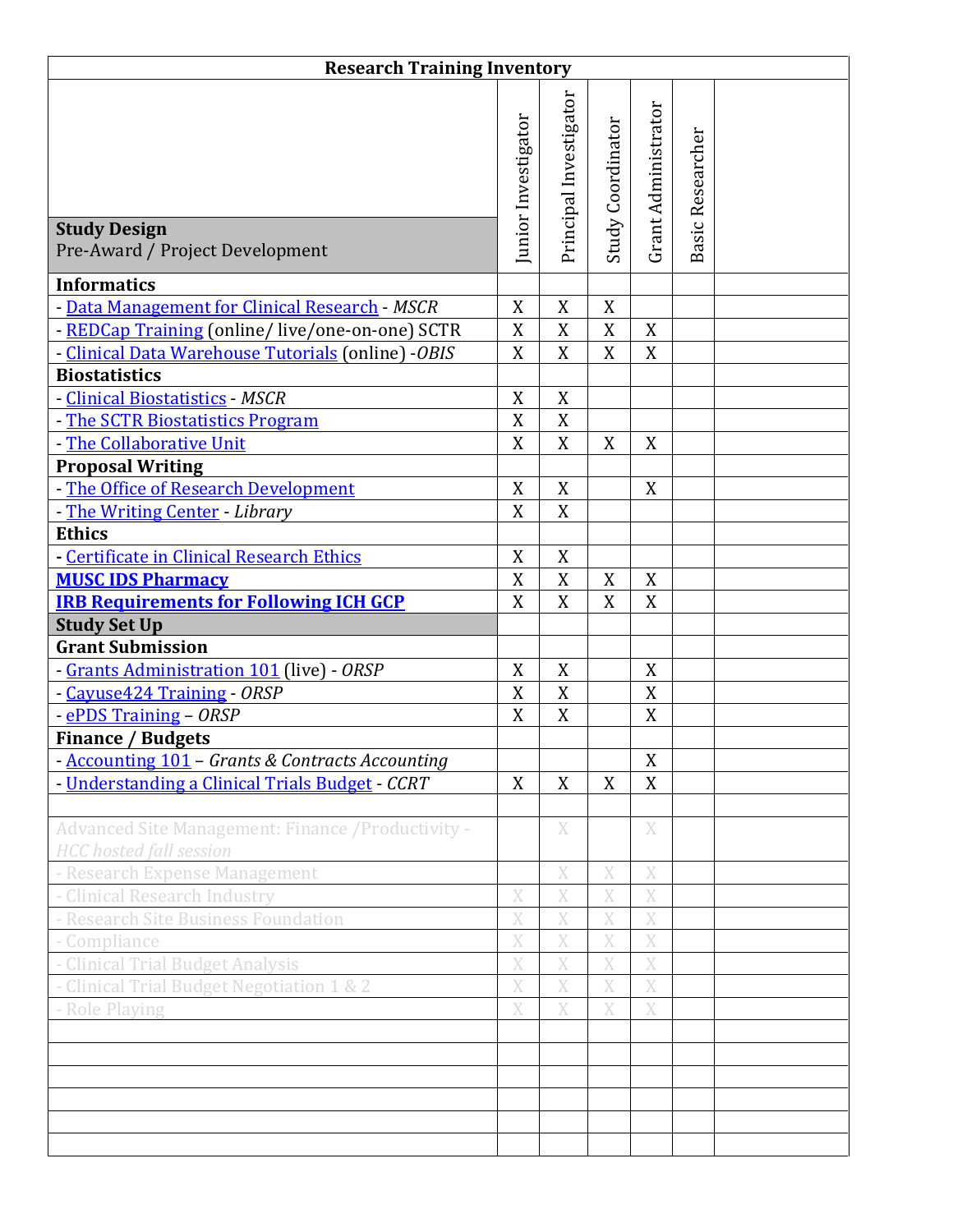| <b>Research Training Inventory</b>                                                                                                                                                                |                     |                        |                   |                     |  |  |  |  |  |
|---------------------------------------------------------------------------------------------------------------------------------------------------------------------------------------------------|---------------------|------------------------|-------------------|---------------------|--|--|--|--|--|
| <b>Study Conduct</b>                                                                                                                                                                              | Junior Investigator | Principal Investigator | Study Coordinator | Grant Administrator |  |  |  |  |  |
| <b>Core Clinical Research Training Course</b>                                                                                                                                                     | $\overline{X}$      | $\overline{X}$         | X                 | $\overline{X}$      |  |  |  |  |  |
|                                                                                                                                                                                                   |                     |                        |                   |                     |  |  |  |  |  |
| <b>Regulatory (Human Subjects Research)</b>                                                                                                                                                       |                     |                        |                   |                     |  |  |  |  |  |
| - CITI Training                                                                                                                                                                                   | $\mathbf X$         | X                      | X                 | X                   |  |  |  |  |  |
| - eIRB Tutorials & Guides                                                                                                                                                                         | X                   | $\boldsymbol{X}$       | X                 |                     |  |  |  |  |  |
| - eIRB Hands on Workshop - notices of upcoming sessions<br>are posted to the clinical research listsevs. To subscribe email<br>veatchlm@musc.edu with your name email address & listserv<br>name. | X                   | $\boldsymbol{X}$       | X                 |                     |  |  |  |  |  |
| <b>Regulatory (Animal Studies)</b>                                                                                                                                                                |                     |                        |                   |                     |  |  |  |  |  |
| - <b>IACUC</b>                                                                                                                                                                                    | $\boldsymbol{X}$    | X                      |                   | X                   |  |  |  |  |  |
| - DLAR Training                                                                                                                                                                                   | X                   | X                      |                   | $\boldsymbol{X}$    |  |  |  |  |  |
| - Forms Training                                                                                                                                                                                  | X                   | $\mathbf X$            |                   | $\mathbf X$         |  |  |  |  |  |
| - CITI Modules                                                                                                                                                                                    | $\mathbf X$         | X                      |                   | X                   |  |  |  |  |  |
| <b>Finance / Budgets</b>                                                                                                                                                                          |                     |                        |                   |                     |  |  |  |  |  |
| - Accounting 101 - Grants & Contracts Accounting                                                                                                                                                  |                     | X                      |                   | X                   |  |  |  |  |  |
| - NCURA TV - Grants & Contracts Accounting                                                                                                                                                        |                     | X                      |                   | X                   |  |  |  |  |  |
|                                                                                                                                                                                                   |                     |                        |                   |                     |  |  |  |  |  |
| - Grants Administrators Training - RAWG                                                                                                                                                           |                     | X                      | X                 | X                   |  |  |  |  |  |
|                                                                                                                                                                                                   |                     |                        |                   |                     |  |  |  |  |  |
| <b>Study Closeout</b>                                                                                                                                                                             | X                   | X                      | X                 |                     |  |  |  |  |  |
| <b>My NCBI Help</b><br><b>What's Newsworthy? Media Tips &amp; Tricks</b>                                                                                                                          | $\boldsymbol{X}$    |                        |                   | X                   |  |  |  |  |  |
|                                                                                                                                                                                                   |                     | X                      |                   |                     |  |  |  |  |  |
| NIH Public Access Policy - Library                                                                                                                                                                | X                   | X                      |                   |                     |  |  |  |  |  |
|                                                                                                                                                                                                   |                     |                        |                   |                     |  |  |  |  |  |
|                                                                                                                                                                                                   |                     |                        |                   |                     |  |  |  |  |  |
|                                                                                                                                                                                                   |                     |                        |                   |                     |  |  |  |  |  |
|                                                                                                                                                                                                   |                     |                        |                   |                     |  |  |  |  |  |
|                                                                                                                                                                                                   |                     |                        |                   |                     |  |  |  |  |  |
|                                                                                                                                                                                                   |                     |                        |                   |                     |  |  |  |  |  |
|                                                                                                                                                                                                   |                     |                        |                   |                     |  |  |  |  |  |
|                                                                                                                                                                                                   |                     |                        |                   |                     |  |  |  |  |  |
|                                                                                                                                                                                                   |                     |                        |                   |                     |  |  |  |  |  |
|                                                                                                                                                                                                   |                     |                        |                   |                     |  |  |  |  |  |
|                                                                                                                                                                                                   |                     |                        |                   |                     |  |  |  |  |  |